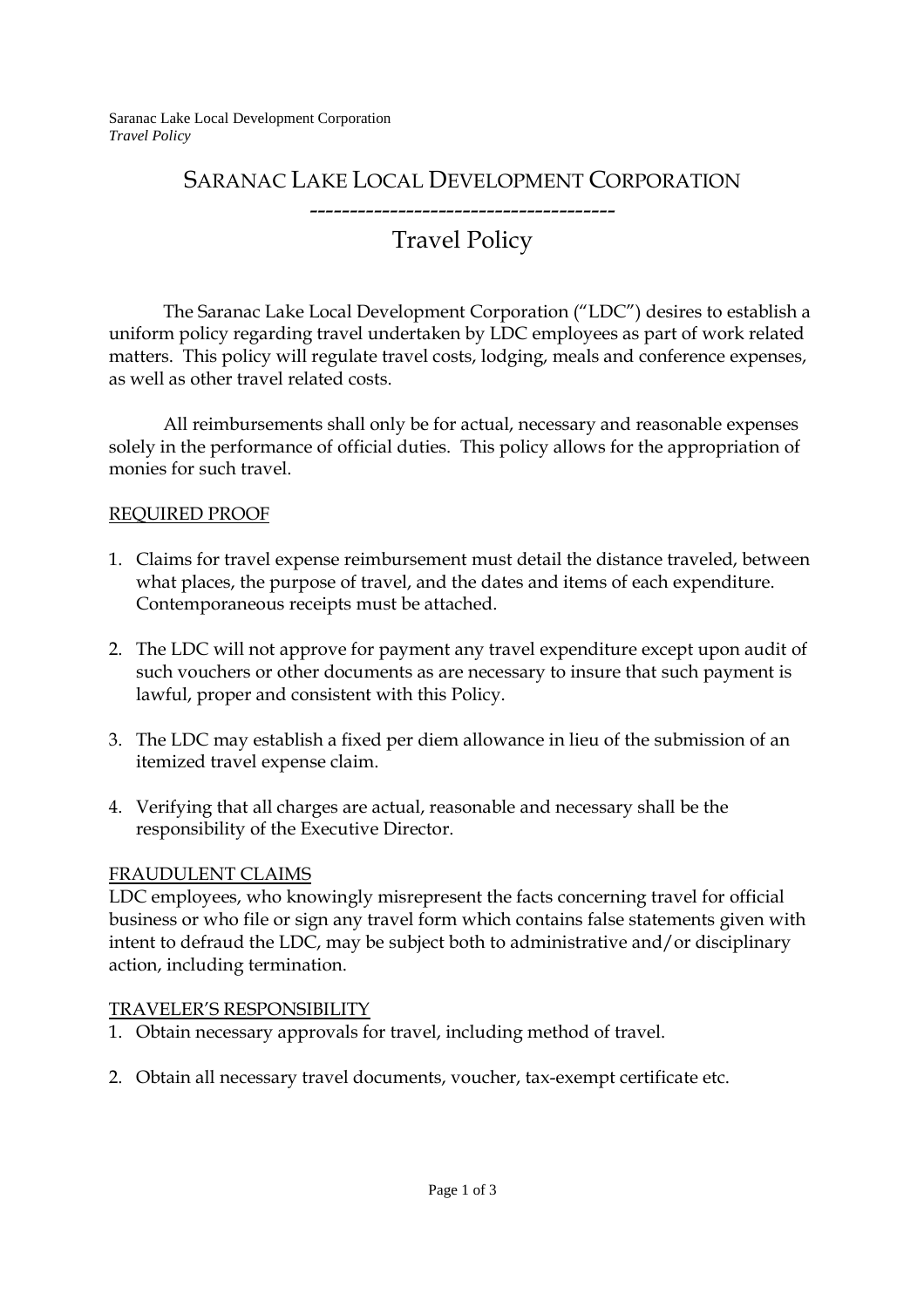Saranac Lake Local Development Corporation *Travel Policy* 

- 3. Maintain an accurate record of expenses, including departure and return times and mileage.
- 4. Claim reimbursement only for actual allowed expenses within the reimbursement rates.
- 5. Submit required contemporaneous receipt of documentation.
- 6. Complete and submit vouchers, claim forms and travel reports accurately and timely.

### MEALS AND LODGING EXPENSES

Only breakfast, lunch and dinner are reimbursable meals, if the meals are not included in the cost of the Lodging or Seminar registration.

 All Lodging will be paid for directly by the LDC in advance of the anticipated travel. Claim forms will be obtained directly from the Lodging Facility. If the trip is cancelled for the traveler's convenience and the total trip amount has been paid, the traveler may be responsible for reimbursing the LDC for the costs incurred. Depending on the circumstances involved, the LDC Executive Director has the authority to determine whether or not the traveler will be required to reimburse the LDC.

### TRANSPORTATION EXPENSES

Travel should be by the most efficient and costs effective method of transportation available. Employees should schedule all travel assignments effectively to minimize expenses whenever possible.

 Personal Cars: A personal car may be used for travel on official business. Mileage will be reimbursed in accordance with Federal IRS guidelines for mileage and parking. Tolls will be allowed as well, including reimbursement through the use of EZ Pass.

 Rental Cars: In accordance with Section 43 of the State Finance Law, there is a ten-day maximum for the rental of vehicles within the State. There is no maximum limitation for the use of rental vehicles out of state. The rental agreement should be submitted with the voucher. When renting a vehicle for LDC business, the traveler should rent in the name of the LDC and sign the agreement as agent for the LDC. If the vehicle is rented in New York, loss damage waiver (LDW) is not necessary, as New York State statute requires the vehicle lessee to provide this coverage at no charge, with a deductible of \$100.00. In the event of an accident, the deductible will be reimbursed. If a vehicle is rented out of state, LDW should be purchased and will be reimbursed. No other insurance will be reimbursed. Any gasoline purchases, as well as any other